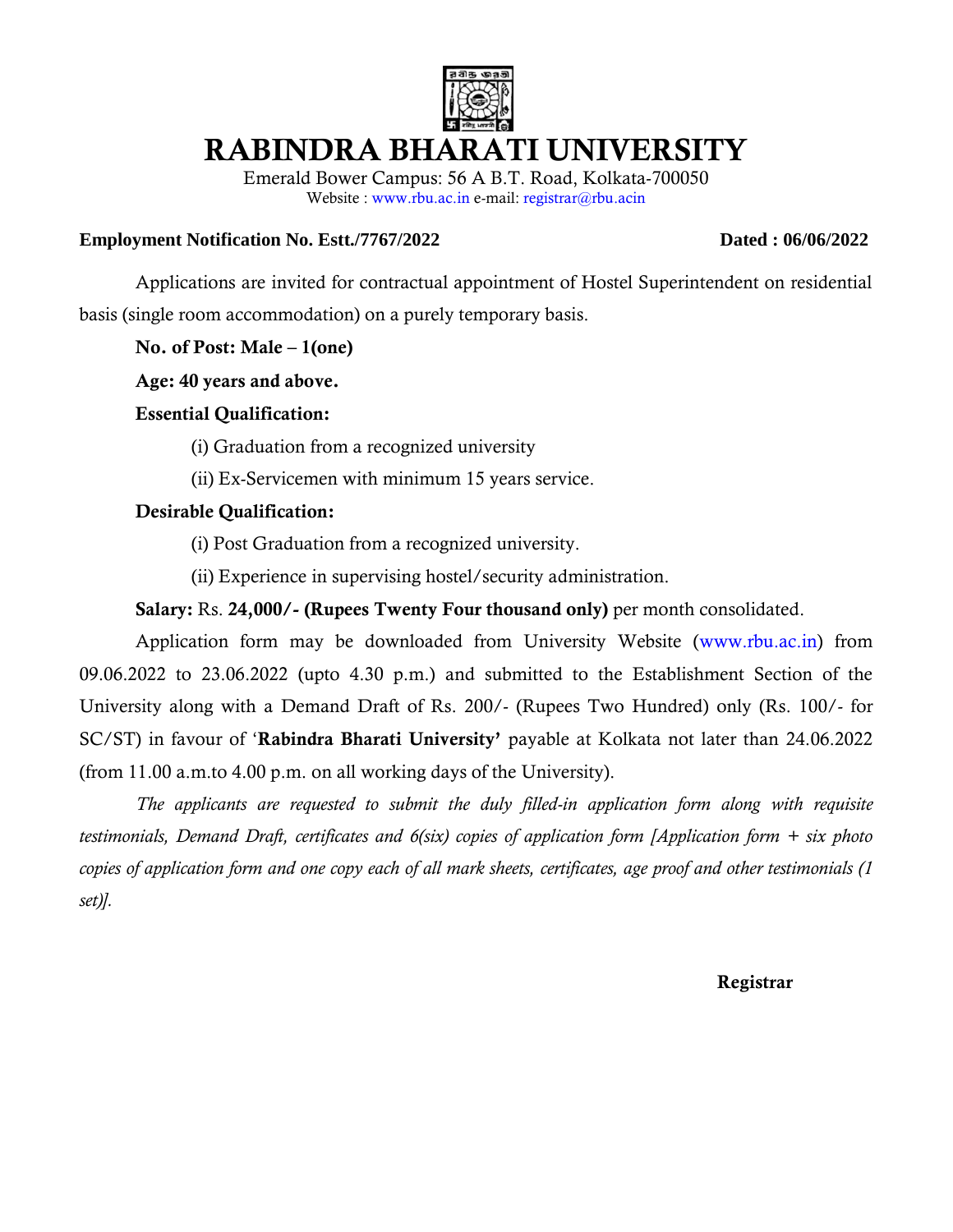

# **RABINDRA BHARATI UNIVERSITY Emerald Bower Campus: 56A B. T. Road, Kolkata-700050 Jorasanko Campus: 6/4 Dwarakanath Tagore Lane, Kolkata-700007 PHONE: (033) E. B. Campus: 2557-1028/3028/4028/7161, J. S. Campus: 2269-5241/5242/6601/6610**

**Website: <u>[www.rbu.ac.in](http://www.rbu.ac.in)</u> e-mail: |registrar@rbu.ac.in** 

## **APPLICATION FORM (FOR RECRUITMENT) ….( Please fill up separate form for each post)….**

(Please go through instructions given in the website [www.rbu.ac.in](http://www.rbu.ac.in) carefully before filling-up the Application Form) Г

| Advt. No……………………………………Post No……………………………… |     |
|-------------------------------------------|-----|
|                                           | Pas |
|                                           | Ph  |
|                                           |     |
|                                           |     |
|                                           |     |

fix here a sport size otograph

**I. INDENTIFYING DATA:**

|                                                                                                                                                                                                               | Pin Code                                                                                   |  |  |  |  |
|---------------------------------------------------------------------------------------------------------------------------------------------------------------------------------------------------------------|--------------------------------------------------------------------------------------------|--|--|--|--|
|                                                                                                                                                                                                               |                                                                                            |  |  |  |  |
|                                                                                                                                                                                                               |                                                                                            |  |  |  |  |
|                                                                                                                                                                                                               |                                                                                            |  |  |  |  |
|                                                                                                                                                                                                               |                                                                                            |  |  |  |  |
|                                                                                                                                                                                                               |                                                                                            |  |  |  |  |
|                                                                                                                                                                                                               |                                                                                            |  |  |  |  |
| 10. Do you belong to SC ST OBC-A OBC-B PWD General (Please tick the appropriate Category)<br>(in case of PWD category, please tick PWD-OH/PWD-HH/PWD-VH)<br>(Please attach attested photocopy of Certificate) |                                                                                            |  |  |  |  |
|                                                                                                                                                                                                               | II. MISCELLANEOUS DATA :                                                                   |  |  |  |  |
|                                                                                                                                                                                                               | 1. If selected for appointment, what notice period would you require for joining the post? |  |  |  |  |
|                                                                                                                                                                                                               |                                                                                            |  |  |  |  |
|                                                                                                                                                                                                               | 2. Names and Addresses of two Referees:                                                    |  |  |  |  |
|                                                                                                                                                                                                               |                                                                                            |  |  |  |  |
|                                                                                                                                                                                                               |                                                                                            |  |  |  |  |
|                                                                                                                                                                                                               |                                                                                            |  |  |  |  |

Recommendations from two Referees, not related to the applicant, who are scholars closely acquainted with the applicant's academic training, accomplishments and capabilities, should preferably be obtained in sealed envelopes and attached with this application, or they be requested to send them directly to the Recruitment Cell of the University by post (not by e-mail)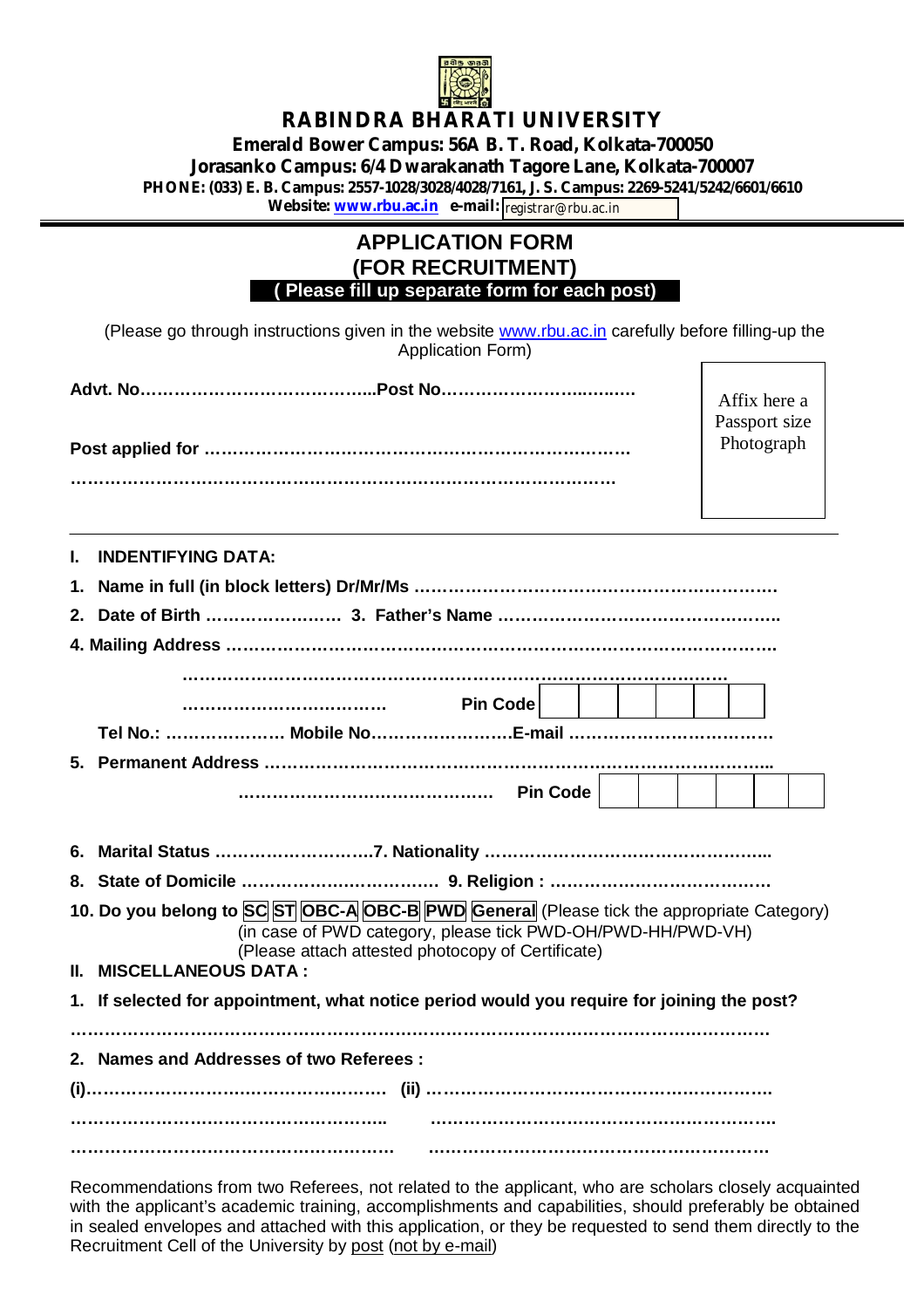#### **(Please fill this proforma in block capitals, Incomplete applications are liable to be rejected)**

(Application and Bio-Data forms are meant to obtain minimum information required for being considered for the post applied for. Candidates may furnish any additional relevant information that they consider necessary, on separate sheets.)

#### **BRIEF BIO-DATA**

**Whether belonging to SC ST OBC-A OBC-B PWD General**(Please tick the appropriate Category)

**Present Employer ………………………………………………………………………………………** 

#### **1. EDUCATIONAL QUALIFICATION (Starting with highest degree obtained):**

| SI.<br>No. | <b>Examination/Degree</b> | Name of<br><b>Board/College/University</b> | Percentage<br>of Marks/<br><b>Final Grade</b> | Subject(s) | Year of<br>Passing/<br>Award |
|------------|---------------------------|--------------------------------------------|-----------------------------------------------|------------|------------------------------|
| 1.         | M. Phil or its equivalent |                                            |                                               |            |                              |
|            | (as per UGC Regulations)  |                                            |                                               |            |                              |
| 2.         | Master's Degree           |                                            |                                               |            |                              |
|            | or its equivalent         |                                            |                                               |            |                              |
| 3.         | Bachelor's Degree or its  |                                            |                                               |            |                              |
|            | equivalent (Hons./Major)  |                                            |                                               |            |                              |
| 4.         | <b>Higher Secondary</b>   |                                            |                                               |            |                              |
|            | or its equivalent         |                                            |                                               |            |                              |
| 5.         | Secondary                 |                                            |                                               |            |                              |
|            | or its equivalent         |                                            |                                               |            |                              |

### **2. Details of Employment: (In chronological order starting with the most recent)**

(Attach separate sheet if necessary)

| SI.<br>No | <b>Name of Employer/Status</b><br>of Institute/ University<br>(Govt./Quasi<br>Govt./Autonomous etc.) | Post held/<br><b>Designation</b> | <b>Period of</b><br><b>Employment</b> |    | <b>Basic</b><br>salary last                 |                         |
|-----------|------------------------------------------------------------------------------------------------------|----------------------------------|---------------------------------------|----|---------------------------------------------|-------------------------|
|           |                                                                                                      |                                  | From                                  | To | drawn, pay<br>scale and<br><b>Grade Pay</b> | <b>Nature of duties</b> |
|           |                                                                                                      |                                  |                                       |    |                                             |                         |
|           |                                                                                                      |                                  |                                       |    |                                             |                         |
|           |                                                                                                      |                                  |                                       |    |                                             |                         |
|           |                                                                                                      |                                  |                                       |    |                                             |                         |
|           |                                                                                                      |                                  |                                       |    |                                             |                         |
|           |                                                                                                      |                                  |                                       |    |                                             |                         |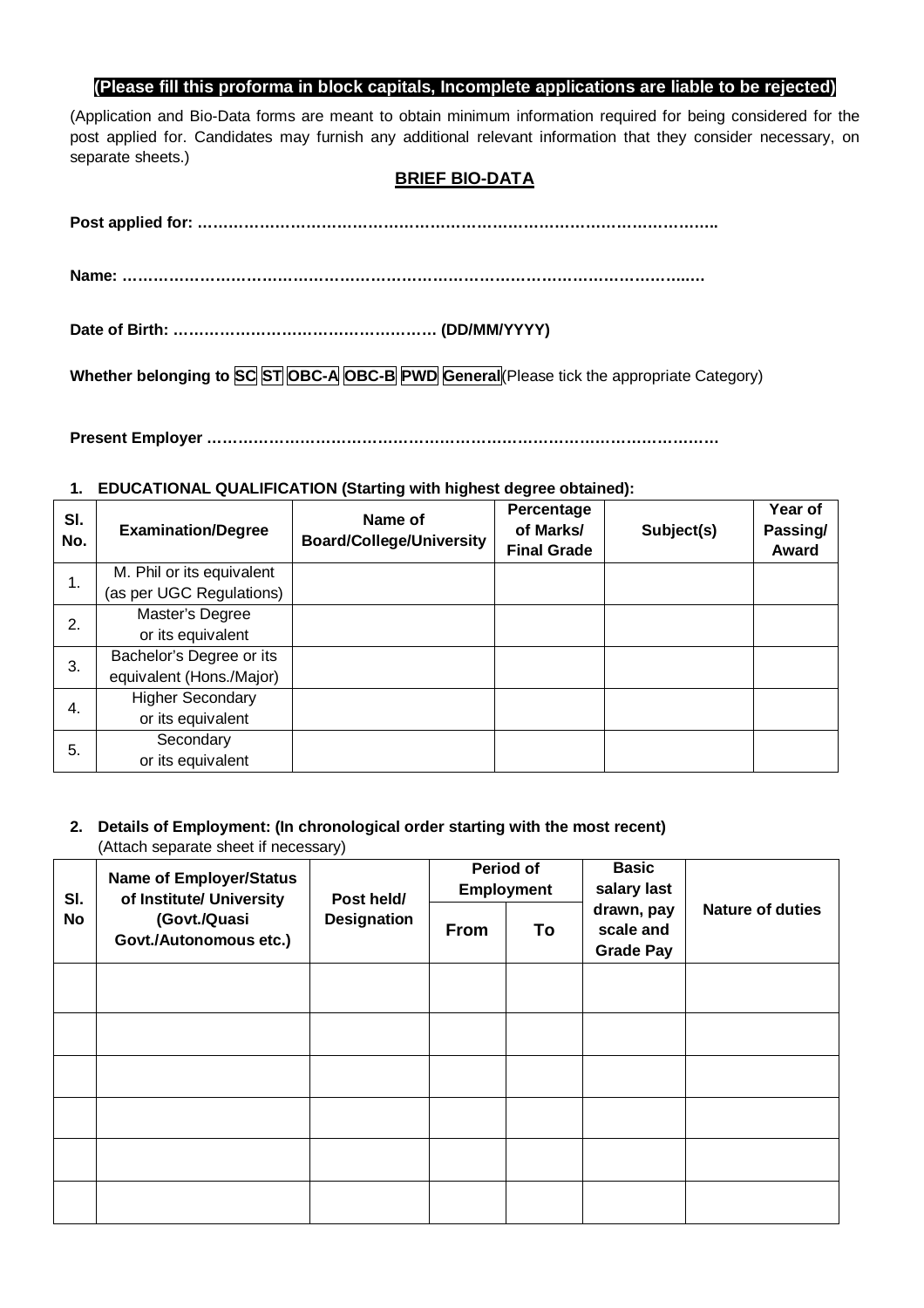- 3. Mention briefly your experience/activities under the following heads, including the positions held, if any:
	- (a) University administration
	- (b) Extra-curricular activities of students
	- (c) Residential life of students
- 4. Knowledge of languages, including Indian languages: (Underline mother tongue and indicate examination(s) passed, if any)

| 5. List of Enclosures:<br>(a) Copies of Mark-sheets & certificate of educational Qualification<br>(b) Copies of other relevant certificate & documents<br>(c) Bank Draft | :Yes/No<br>:Yes/No<br>:Yes/No |  |
|--------------------------------------------------------------------------------------------------------------------------------------------------------------------------|-------------------------------|--|
| Bank Draft No.                                                                                                                                                           | Bank Draft Date               |  |
| Bank Name                                                                                                                                                                | <b>Branch</b>                 |  |

#### 6. DECLARATION TO BE SIGNED BY THE CANDIDATE

I hereby declare that the information given by me in the Application is true, complete and correct to the best of my knowledge and belief and that nothing has been concealed or distorted. If at any time, I am found to have concealed / distorted any information or given any false statement, my application/appointment shall liable to be summarily rejected/terminated without notice or compensation.

**Place:**

#### **Date:** Signature of the Applicant

**Note:** i. Candidates are required to enclose copies of Mark-Sheets & Certificates of Educational Qualification. ii. Documentary Evidence in favour of other items mentioned above.